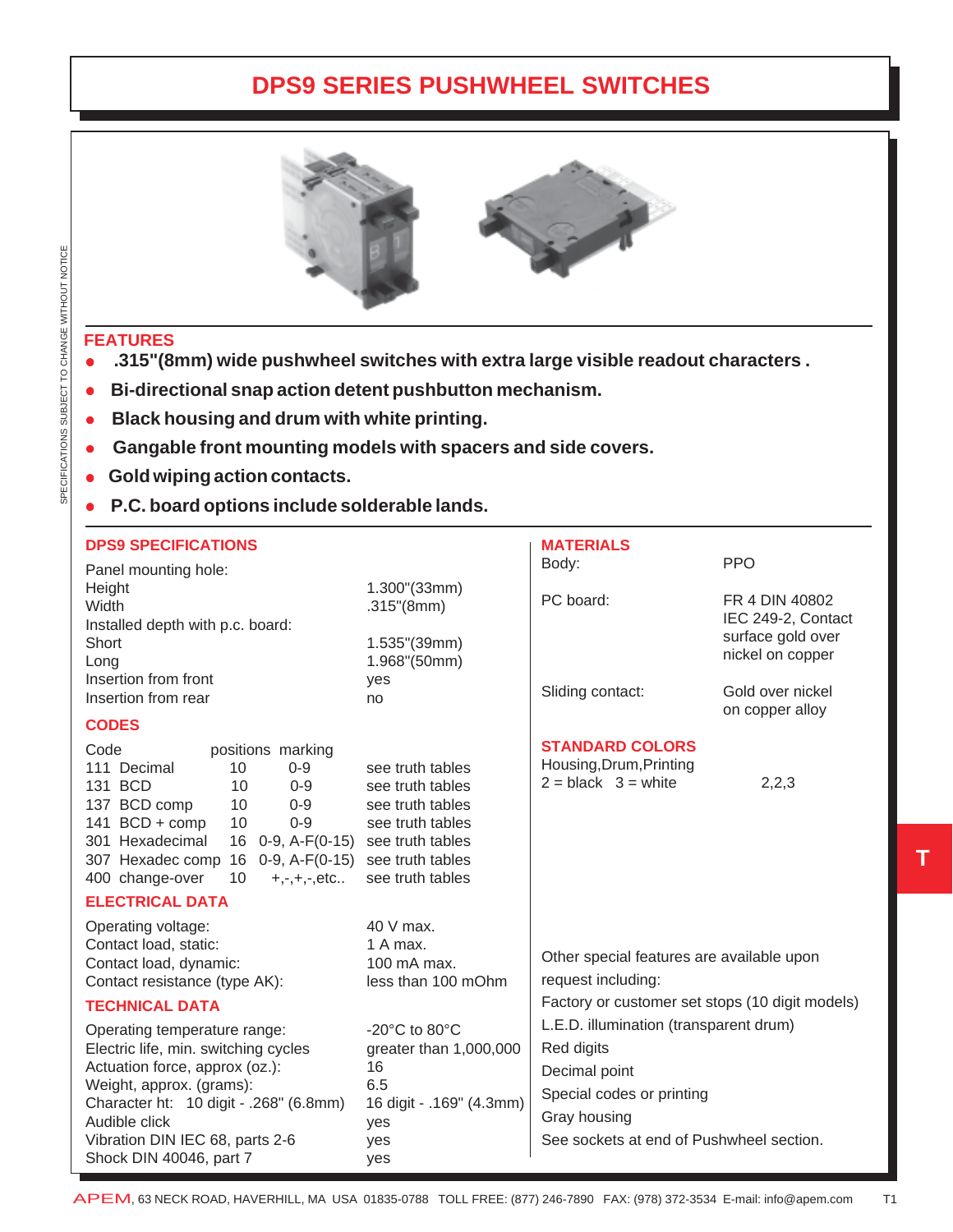## **DPS9 SERIES PUSHWHEEL SWITCHES**



SPECIFICATIONS SUBJECT TO CHANGE WITHOUT NOTICE SPECIFICATIONS SUBJECT TO CHANGE WITHOUT NOTICE

**T**